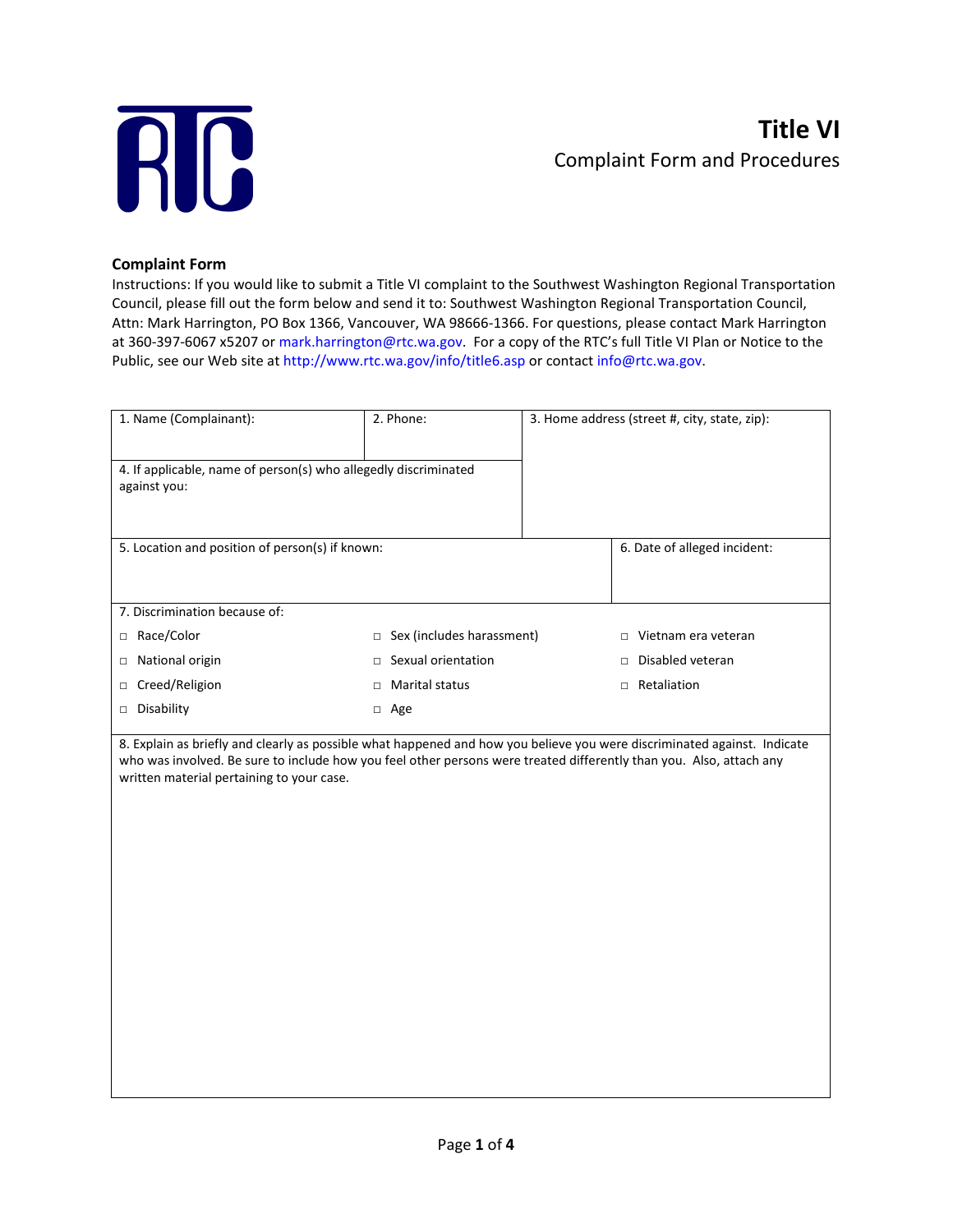| 9. Why do you believe these events occurred?                                                                                                                              |            |          |                     |  |  |
|---------------------------------------------------------------------------------------------------------------------------------------------------------------------------|------------|----------|---------------------|--|--|
|                                                                                                                                                                           |            |          |                     |  |  |
|                                                                                                                                                                           |            |          |                     |  |  |
|                                                                                                                                                                           |            |          |                     |  |  |
|                                                                                                                                                                           |            |          |                     |  |  |
|                                                                                                                                                                           |            |          |                     |  |  |
|                                                                                                                                                                           |            |          |                     |  |  |
|                                                                                                                                                                           |            |          |                     |  |  |
|                                                                                                                                                                           |            |          |                     |  |  |
|                                                                                                                                                                           |            |          |                     |  |  |
|                                                                                                                                                                           |            |          |                     |  |  |
|                                                                                                                                                                           |            |          |                     |  |  |
|                                                                                                                                                                           |            |          |                     |  |  |
|                                                                                                                                                                           |            |          |                     |  |  |
| 10. What other information do you think is relevant to the investigation?                                                                                                 |            |          |                     |  |  |
|                                                                                                                                                                           |            |          |                     |  |  |
|                                                                                                                                                                           |            |          |                     |  |  |
|                                                                                                                                                                           |            |          |                     |  |  |
|                                                                                                                                                                           |            |          |                     |  |  |
|                                                                                                                                                                           |            |          |                     |  |  |
|                                                                                                                                                                           |            |          |                     |  |  |
|                                                                                                                                                                           |            |          |                     |  |  |
|                                                                                                                                                                           |            |          |                     |  |  |
|                                                                                                                                                                           |            |          |                     |  |  |
|                                                                                                                                                                           |            |          |                     |  |  |
|                                                                                                                                                                           |            |          |                     |  |  |
|                                                                                                                                                                           |            |          |                     |  |  |
|                                                                                                                                                                           |            |          |                     |  |  |
| 11. How can this/these issue(s) be resolved to your satisfaction?                                                                                                         |            |          |                     |  |  |
|                                                                                                                                                                           |            |          |                     |  |  |
|                                                                                                                                                                           |            |          |                     |  |  |
|                                                                                                                                                                           |            |          |                     |  |  |
|                                                                                                                                                                           |            |          |                     |  |  |
|                                                                                                                                                                           |            |          |                     |  |  |
|                                                                                                                                                                           |            |          |                     |  |  |
|                                                                                                                                                                           |            |          |                     |  |  |
|                                                                                                                                                                           |            |          |                     |  |  |
|                                                                                                                                                                           |            |          |                     |  |  |
|                                                                                                                                                                           |            |          |                     |  |  |
|                                                                                                                                                                           |            |          |                     |  |  |
|                                                                                                                                                                           |            |          |                     |  |  |
|                                                                                                                                                                           |            |          |                     |  |  |
|                                                                                                                                                                           |            |          |                     |  |  |
| 12. Please list below any person(s) we may contact for additional information to support or clarify your complaint<br>(witnesses, fellow employees, supervisors, others): |            |          |                     |  |  |
|                                                                                                                                                                           |            |          |                     |  |  |
|                                                                                                                                                                           | Job Title: |          | Phone number:       |  |  |
| Name:                                                                                                                                                                     |            | Address: |                     |  |  |
|                                                                                                                                                                           |            |          |                     |  |  |
|                                                                                                                                                                           |            |          |                     |  |  |
|                                                                                                                                                                           |            |          |                     |  |  |
|                                                                                                                                                                           |            |          |                     |  |  |
|                                                                                                                                                                           |            |          |                     |  |  |
|                                                                                                                                                                           |            |          |                     |  |  |
|                                                                                                                                                                           |            |          |                     |  |  |
|                                                                                                                                                                           |            |          |                     |  |  |
|                                                                                                                                                                           |            |          |                     |  |  |
|                                                                                                                                                                           |            |          |                     |  |  |
|                                                                                                                                                                           |            |          |                     |  |  |
|                                                                                                                                                                           |            |          |                     |  |  |
| Signature:                                                                                                                                                                |            |          | $\overline{Date}$ : |  |  |
|                                                                                                                                                                           |            |          |                     |  |  |
|                                                                                                                                                                           |            |          |                     |  |  |
|                                                                                                                                                                           |            |          |                     |  |  |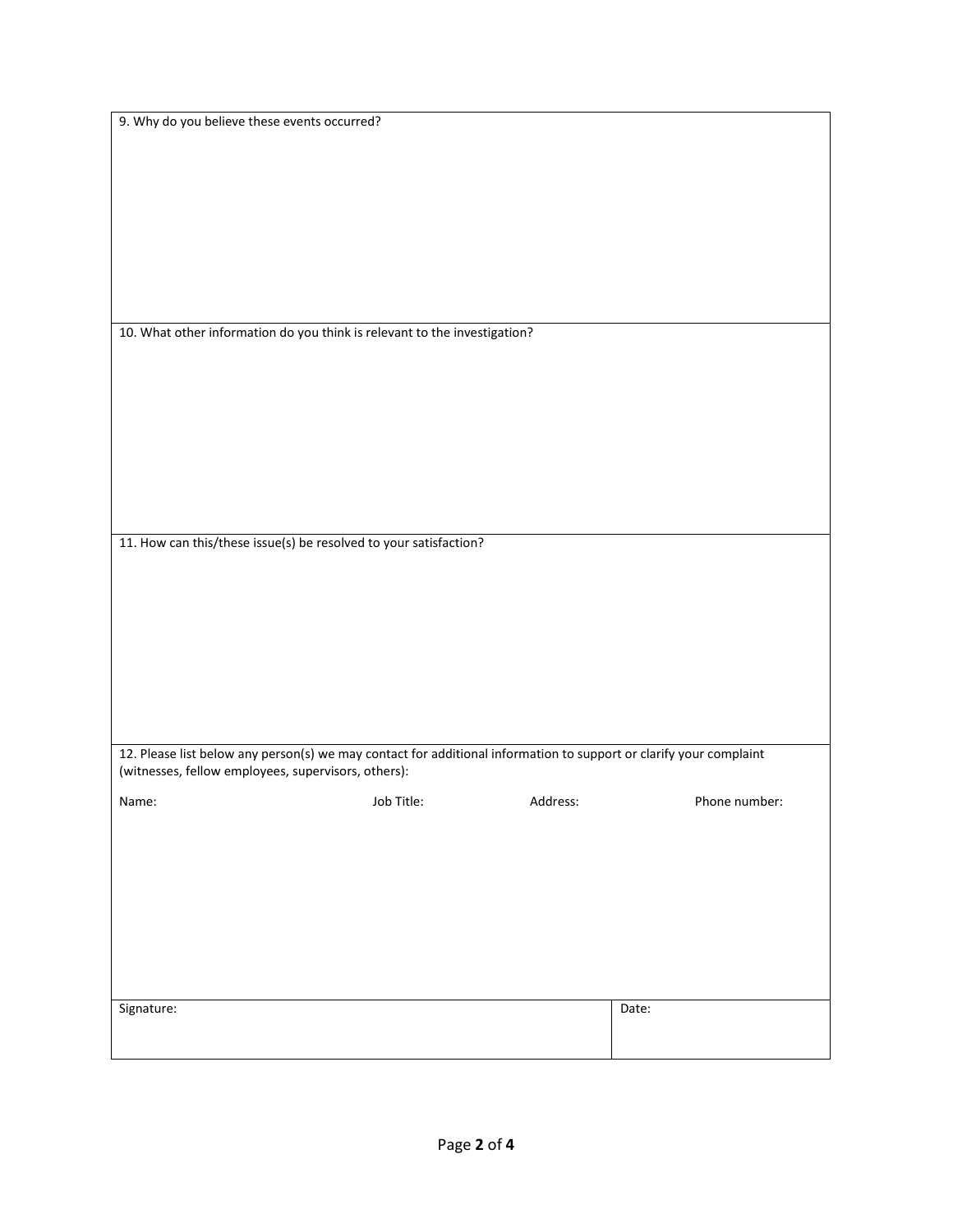## **Complaint Procedures**

These procedures apply to all complaints filed under Title VI of the Civil Rights Act of 1964 [including its Disadvantaged Business Enterprises (DBE) and Equal Employment Opportunity (EEO) components], Section 504 of the Rehabilitation Act of 1973, the Civil Rights Restoration Act of 1987, and the Americans with Disabilities Act of 1990, relating to any program or activity administered by RTC or its subrecipients, consultants, and/or contractors. Intimidation or retaliation of any kind is prohibited by law.

These procedures do not deny the right of the complainant to file formal complaints with other state or federal agencies, or to seek private counsel for complaints alleging discrimination. These procedures are part of an administrative process that does not provide for remedies that include punitive damages or compensatory remuneration for the complainant.

Every effort will be made to obtain early resolution of complaints at the lowest level possible. The option of informal mediation meeting(s) between the affected parties and the Title VI Coordinator may be utilized for resolution, at any stage of the process. The Title VI Coordinator will make every effort to pursue a resolution to the complaint. Initial interviews with the complainant and the respondent will request information regarding specifically requested relief and settlement opportunities.

## **Procedures**

- 1. Any individual, group of individuals, or entity that believes they have been subjected to discrimination prohibited by Title VI nondiscrimination provisions may file a written complaint with RTC's Title VI Coordinator. A formal complaint must be filed within 180 calendar days of the alleged occurrence or when the alleged discrimination became known to the complainant. The complaint must meet the following requirements:
	- a. Complaint shall be in writing and signed by the complainant(s).
	- b. Include the date of the alleged act of discrimination (date when the complainant(s) became aware of the alleged discrimination; or the date on which that conduct was discontinued or the latest instance of the conduct).
	- c. Present a detailed description of the issues, including names and job titles of those individuals perceived as parties in the complained-of incident.
	- d. Allegations received by fax or e-mail will be acknowledged and processed, once the identity(ies) of the complainant(s) and the intent to proceed with the complaint have been established. For this, the complainant is required to mail a signed, original copy of the fax or e-mail transmittal for RTC to be able to process it.
	- e. Allegations received by telephone will be reduced to writing and provided to the complainant for confirmation or revision before processing. A complaint form will be forwarded to the complainant for him/her to complete, sign, and return to RTC for processing.
- 2. Upon receipt of the complaint, the Title VI Coordinator will determine its jurisdiction, acceptability, and need for additional information, as well as investigate the merit of the complaint. In cases where the complaint is against one of RTC's subrecipients of federal funds, RTC will assume jurisdiction and will investigate and adjudicate the case. Complaints against RTC will be referred to the Washington State Department of Transportation's (WSDOT) Office of Equal Opportunity (OEO), the Federal Highway Administration or the Federal Transit Administration, as appropriate, for proper disposition pursuant to their procedures. In special cases warranting intervention to ensure equity, these agencies may assume jurisdiction and either complete or obtain services to review or investigate matters.
- 3. In order to be accepted, a complaint must meet the following criteria:
	- a. The complaint must be filed within 180 calendar days of the alleged occurrence or when the alleged discrimination became known to the complainant.
	- b. The allegation(s) must involve a covered basis such as race, color, national origin, gender, disability, or retaliation.